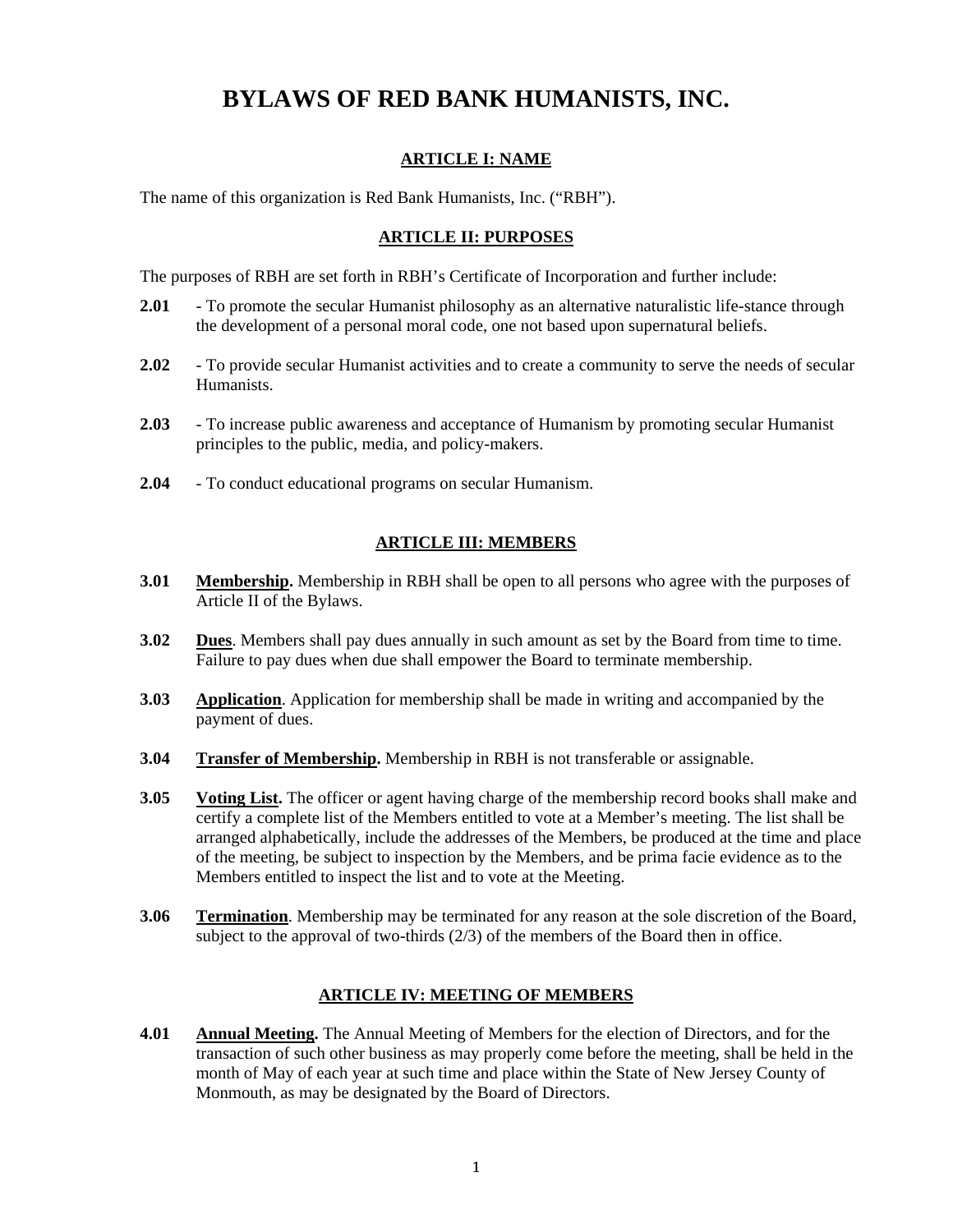- **4.02 Special Meetings.** Except as otherwise provided by law or by the Certificate of Incorporation, special meetings of the Members may be called by or at the direction of the President, a majority of the directors then in office, or not less than ten (10%) of all Members and shall be held at such a time and place within the State of New Jersey County of Monmouth as shall be designated in the notice of the meeting.
- **4.03 Notice.** Notice of the time and place of any meeting of Members and, in case of a special meeting of Members the purpose or purposes for which the meeting is called, shall be given in writing at least ten (10) days but not more than forty (40) days before the date on which the meeting is to be held, either personally or by mail or email, by or at the direction of the President or the Secretary of RBH to each member. Such further or earlier notice shall be given as may be required by law. The attendance of a Member at any meeting shall constitute a waiver of notice of such meeting unless the Member's attendance is to object to the transaction of business because the meeting is not lawfully called or convened. No notice shall be necessary for any adjourned meeting.
- **4.04 Voting Rights.** Each member shall be entitled to one (1) vote upon each matter submitted to a vote at a meeting of the Members.
- **4.05 Quorum.** One-third (1/3) of the Members shall constitute a quorum for the transaction of business at any meeting of the Members, but if less than one-third  $(1/3)$  is present at a meeting, a majority of the Members present may adjourn the meeting from time to time without further notice. The action of a majority of the Members present at a meeting at which a quorum is present shall be the action of the Members.

## **ARTICLE V: BOARD OF DIRECTORS**

- **5.01 Powers. Authority and Number.** Except as to those powers reserved to the Members in the Certificate of Incorporation or in these By-laws or by law, all the powers and authority of RBH shall be vested in a Board of Directors of not less than five (5) nor more than fifteen (15) Directors. The Board of Directors of the RBH is hereinafter referred to as the "Board" and its members as "Directors."
- **5.02 Terms of Office**. A Director elected to serve a full term shall hold office for a term of two (2) years, except that at the first annual meeting of the Members, one-half (1/2) of the Directors elected shall be elected for a term of two (2) years, and one-half of the Directors elected shall be elected for a term of one (1) year. Except as provided above, the term of such a Director shall commence on the day when that Director is elected, and shall end at the conclusion of the second annual meeting of the Members at which that Director was elected.
- **5.03 Election**. The election of Directors shall take place at each annual meeting of the Members. Election shall be by a plurality of the votes cast. Any Director, upon the expiration of his term of office, may become eligible for reelection. Directors shall be selected for their ability to participate effectively in fulfilling the Board's responsibilities. If the number of nominees does not exceed the number of vacancies, the nominees may be elected by acclamation. If the number of nominees exceeds the number of vacancies, an election shall be held by all RBH members present at the meeting. Members unable to attend the election meeting may register their vote in writing to the RBH address at any time up to three days prior to the date of the election. Votes received by mailed ballots will be included in determining the total votes for each nominee.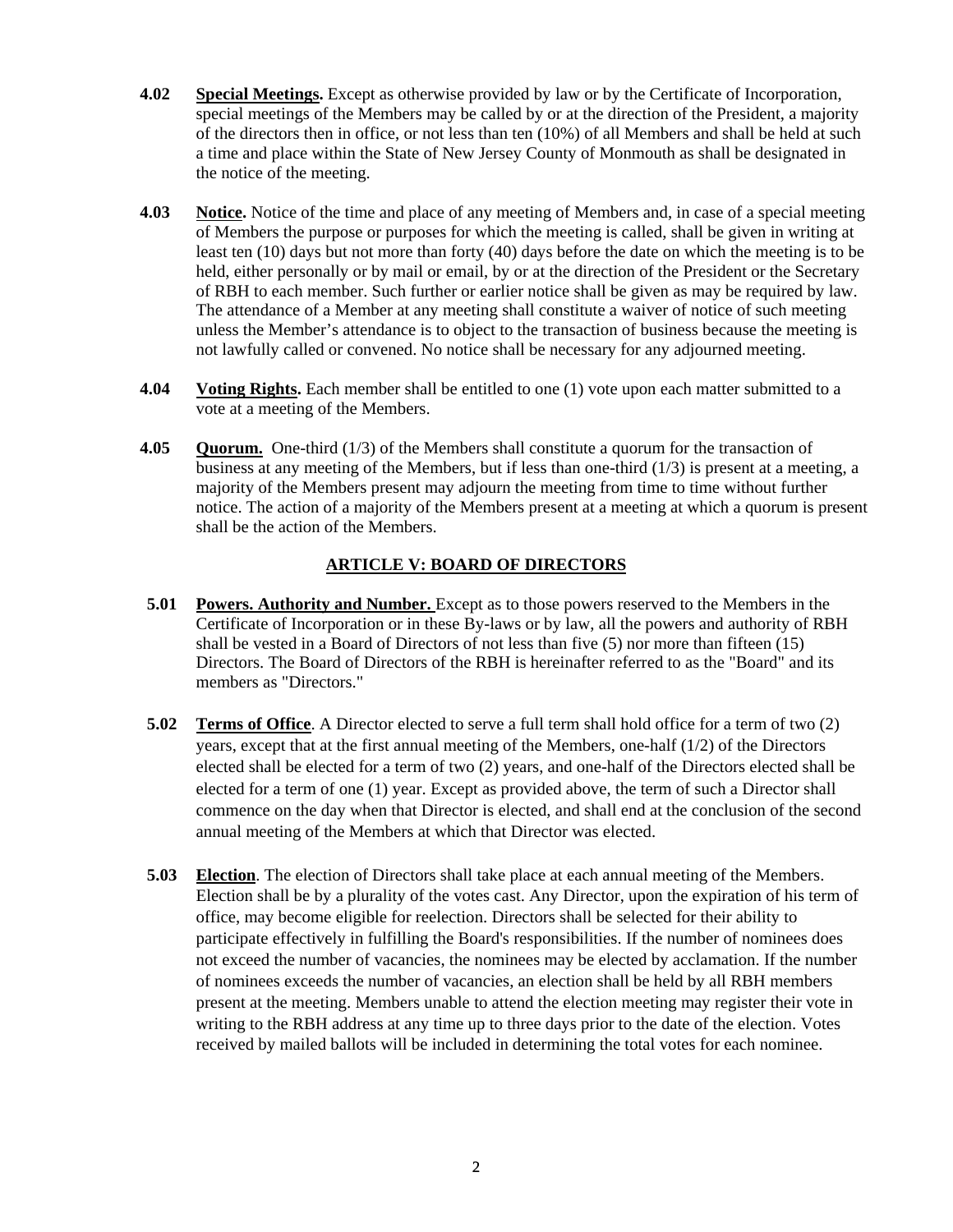**5.04 Increase, Decrease and Vacancies**. At any duly organized meeting, the Board may increase or decrease the size of the Board to any number, within the maximum and minimum prescribed by these By-Laws, and may also fill any vacancies which may have occurred since the last annual meeting of Members including vacancies created by an increase in the membership of the Board, provided, however, that no decrease shall have the effect of shortening the term of any incumbent Director. If any Director is elected to fill a vacancy caused by the resignation, death or removal of a Director, the Director elected to fill such vacancy shall serve until the expiration of the balance of the term of Director whose position has become vacant.

# **ARTICLE VI - OFFICERS**

**6.01 Terms of Office and Election**. The officers of RBH shall be a President, Vice President, Treasurer and Secretary, all of whom shall be elected by the Board. At the annual meeting of the Board, following the election of Directors, the Board shall elect RBH's officers who will be eligible to hold office after the conclusion of that meeting. Any officer elected at an annual meeting shall serve for a term of one year, except as this Article VI otherwise provides. The term of any officer elected at an annual meeting shall commence on the first day after the day when that officer is elected, and shall end at the conclusion of the next annual Board meeting.

# **6.02 Duties.**

## **(a) President**.

The President shall be chief executive officer of RBH, presiding over all Board meetings, and shall be responsible for the planning, organization and implementation of all RBH events. The President shall be a member of all standing committees and special committees, unless the Board otherwise provides. The President shall perform such other duties as usually pertain to the Office of President and shall report to the Board all matters coming to the President's notice relating to the interests of RBH.

## **(b) Vice President**.

The Vice President shall preside at all Board meetings and be responsible for the general supervision of the affairs of RBH and of the Board in the absence of the President; and perform such other duties as may be assigned to the Vice President by the President or the Board.

## **(c) Treasurer**.

The Treasurer shall have the care and custody of all funds and securities of the RBH, shall deposit or invest RBH's funds in the name of RBH as authorized by the Board, and shall disburse funds as authorized by the Board. The Treasurer shall keep full and accurate accounts of receipts and disbursements and shall give to the President and Board an accounting of all transactions as Treasurer. All checks disbursing funds of RBH shall be signed by the President or Treasurer.

## **(d) Secretary**.

The Secretary shall keep records of attendance at Board meetings. The Secretary shall keep written minutes of each Board meeting and shall submit the minutes to the Board for approval at the next regularly scheduled meeting. The Secretary shall use his or her best efforts to notify all Directors of regular and special meetings of the Board. The Secretary shall be responsible for the custody of the Bylaws of RBH and the minutes of Board meetings.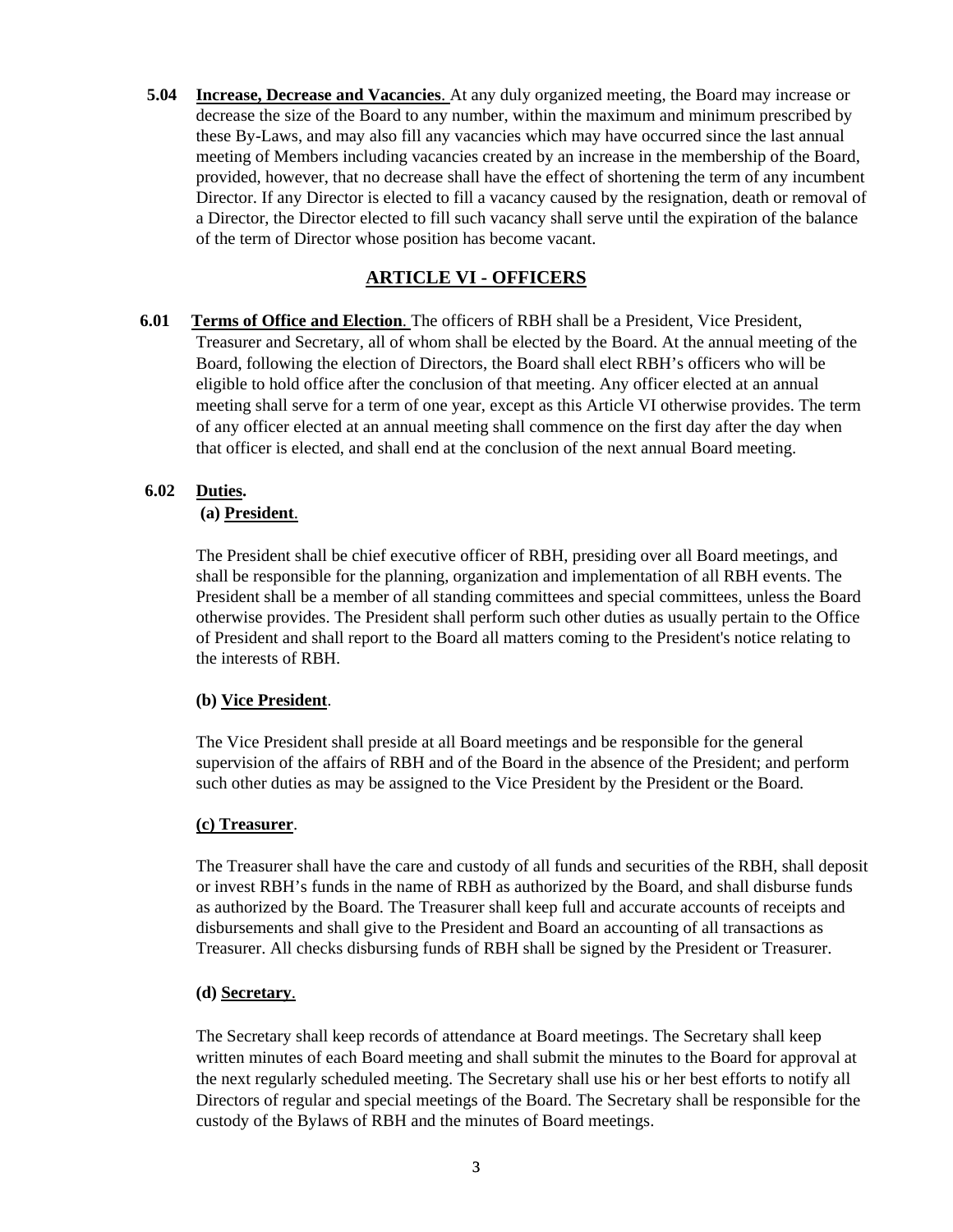- **6.03 Vacancies**. If any office becomes vacant before the end of the officer's term, other than that of the President, then that office shall be filled for the remainder of the term by an officer who shall be elected at the next Board meeting. An officer elected to fill such a vacancy shall immediately enter into the performance of his or her duties and shall serve in that capacity until the expiration of the balance of the term of the officer whose position has become vacant. If the office of President becomes vacant, the Vice President shall assume the duties of the President, and a new Vice President shall be elected at the next Board meeting.
- **6.04 Election of Officers**. All officers shall be elected by a majority vote of the Directors attending the meeting at which an election for that purpose is held.
- **6.05 Compensation.** No officer shall receive directly or indirectly any compensation for his or her services as an officer. The Board may authorize the reimbursement of reasonable expenses incurred by officers in connection with attendance at Board meetings and the performance of other duties.
- **6.06 Resignation and Removal.** All officers of RBH shall hold their positions at the pleasure of the Board and may be removed by the Board with or without cause. Any officer may resign at any time by written resignation delivered to the President of RBH. Removal shall require a two-thirds (2/3) affirmative vote of the Board.

# **ARTICLE VII**

# **MEETINGS OF THE BOARD**

- **7.01 Frequency**. The Board shall hold meetings at such times as the Board determines. Meetings shall be held not less than four times during a calendar year. The Board's annual meeting shall be held in the month of May, following the Annual Meeting, or at such other time as the Board may determine. A special or emergency meeting of the Board may be called by the President or upon the written request of at least 33% of the Directors then in office at any time.
- **7.02 Notice of Meetings**. Directors shall be given at least twenty days advance written notice of the place, date and hour of the annual meeting and of any other regular meeting. Notice of special or emergency meetings shall be given at least three (3) days before the meeting. Notices of a special or emergency meeting shall state the place, date and hour of the meeting and the reason for which the meeting is called. Notice shall be deemed to be delivered when actually received personally or by telephone or five (5) days after deposit in the United States mails, postage prepaid. Notice may be waived in writing by any Director. The attendance of a Director at a meeting shall constitute waiver of the notice of such meeting, except where a Director attends a meeting for the express purpose of objecting to the transaction of any business because the meeting is not lawfully called or convened. All waivers shall be made part of the minutes of the meeting.
- **7.03 Board Action Without a Meeting.** The Board may act without a meeting if all Directors consent in writing to the action. Any action by written consent shall have the same force and effect as if that action had been authorized or approved by the consenting Directors at a duly noticed meeting.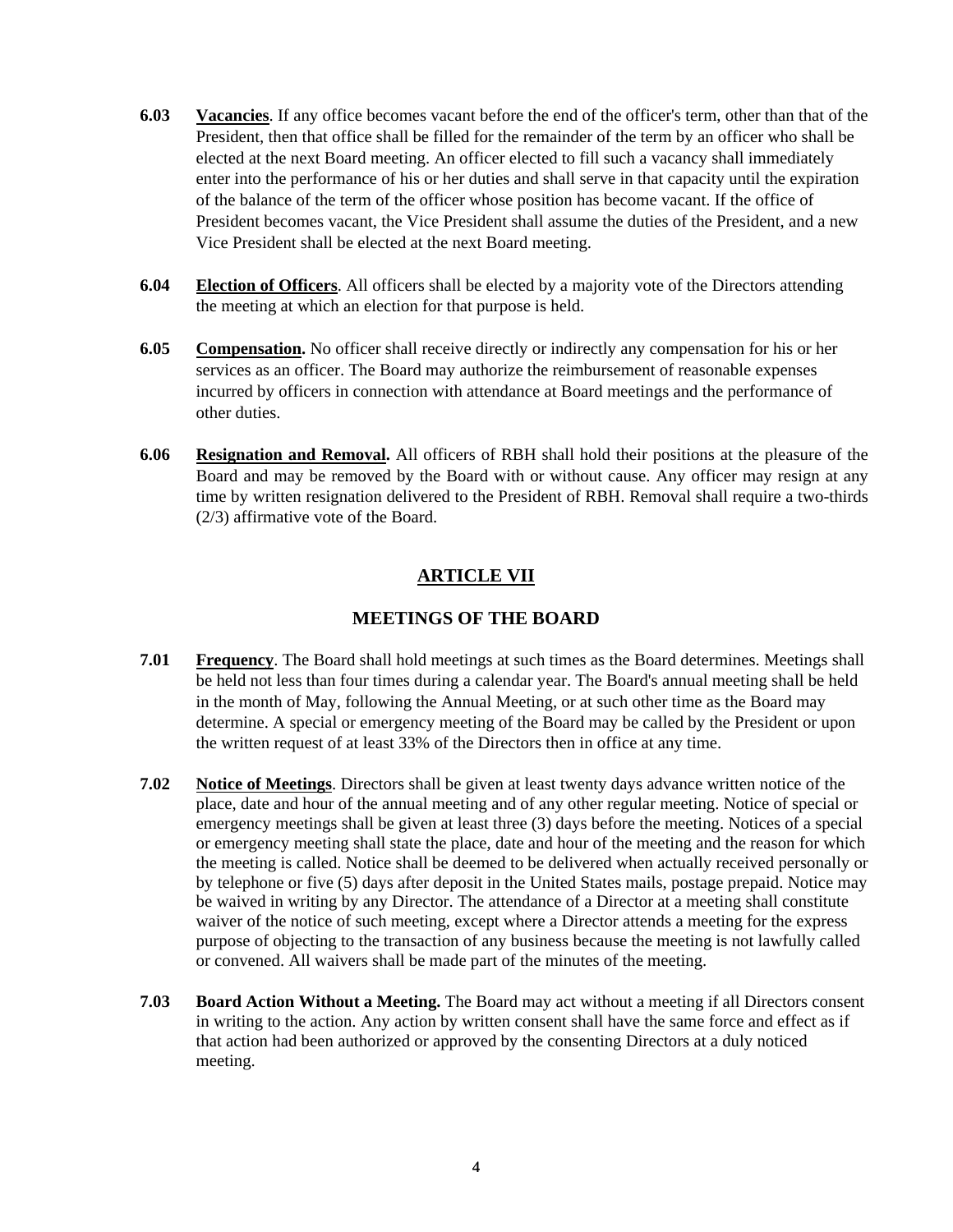**7.04 Quorum - Board Meetings.** A quorum for the transaction of any business at any meeting shall consist of a majority of the Directors then in office. No action of the Board shall be valid unless taken at a meeting at which a quorum is present, except as Section 7.03 of this Article otherwise provides. If a quorum is present at a Board meeting, then the act of a majority of the Directors at the meeting shall constitute the act of the Board, except as these By-laws or the corporation's Certificate of Incorporation otherwise provide. Directors may participate in the meeting of the Board by means of conference telephone or similar equipment through which all persons participating in the meeting can hear each other and participation in a meeting in this manner shall constitute presence in person at the meeting.

## **ARTICLE VIII**

#### **NOMINATION OF BOARD MEMBERS AND OFFICERS**

A Nominating Committee shall exist for the purpose of proposing a set of candidates to the general membership.

The Nominating Committee shall be appointed by the Board of Directors for the purpose of proposing a set of candidates for the next Board of Directors to the general membership at the next Annual Meeting. The Nominating Committee shall consist of the RBH's President, a member of the Board and a member at large, and will be selected 3 months before the Annual Meeting. In addition, any Director may nominate a candidate for election to the Board or for election as an officer. Further, any Member may nominate a candidate for election to the Board.

Vacancies on the Nominating Committee shall be filled by appointment by the Board. The Committee shall present a slate of nominees to the Board five weeks prior to the date of the Annual Meeting of the Membership. Nominations may exceed the number of positions available.

#### **ARTICLE IX**

#### **COMMITTEES**

**9.01 Committees.** The Board shall have a nominating committee, consisting of the RBH's President, a member of the Board and a member at large shall be appointed to that committee by the Board. The President with the Board's permission from time to time may establish or dissolve additional or special committees. Committee members need not be Directors. The resolution appointing such additional or special committee shall designate the members and chair of the committee, as well as its purpose, authority, and functions. Each additional and special committee shall limit its activities to the accomplishment of the purpose for which it is appointed and, unless otherwise specified shall have no power to act except as sanctioned by the Board, or to recommend action to the Board.